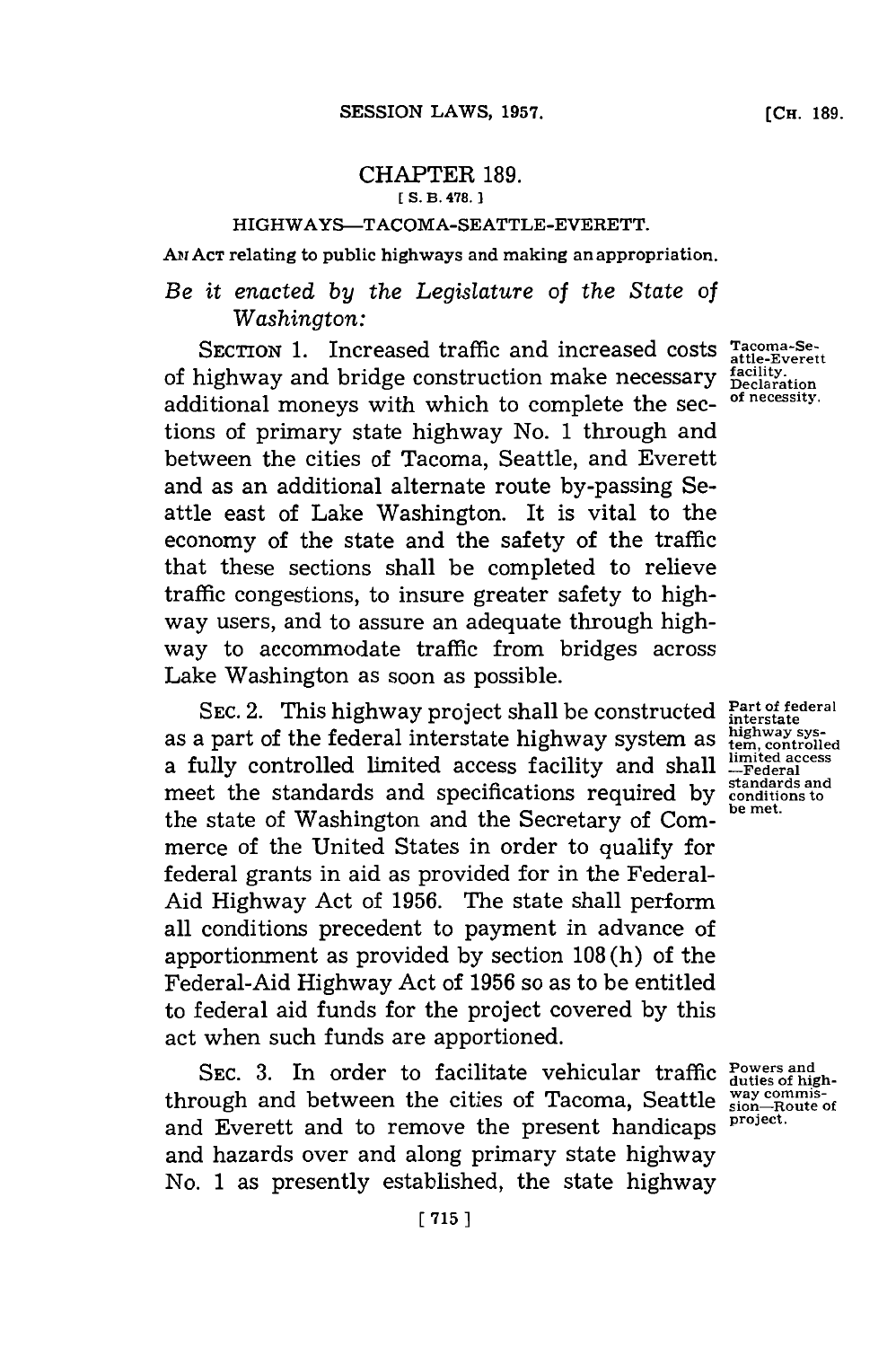**duties of highsion-Route of.**

Tacoma-Se-<br>
attle-Everett **commission** is authorized to realign, redesign and<br>
facility. facility.<br>Powers and **reconstruct** primary state highway No. 1 upon a **way commis-** newly located right of way or upon portions of exist**project.** ing right of way through and between the cities of Tacoma, Seattle and Everett and as an additional alternate route by-passing Seattle east of Lake Washington. The route of the proposed project is established as follows: Beginning in the vicinity of Ponders Corner, thence in a general northeasterly and northerly direction through the cities of Tacoma and Seattle to a point in the vicinity of the city of Everett and as an additional alternate route **by**passing Seattle east of Lake Washington.

Issuance and **SEC. 4.** In order to finance the immediate consideration of the project property of  $\frac{1}{2}$  and  $\frac{1}{2}$  reports  $\frac{1}{2}$  reports  $\frac{1}{2}$  reports  $\frac{1}{2}$  reports in  $\frac{1}{2}$  reports  $\frac{1}{2}$  reports **authorized.** struction of the project referred to in section **1** above pending receipt of federal grants in aid and in accordance with the Federal-Aid Highway Act of **1956,** there shall be issued and sold limited obligation bonds of the state of Washington in the sum of seventy-five million dollars or such amount thereof and at such times as determined to be necessary **by** the state highway commission. No bonds shall be issued under the provisions of this chapter until the Congress of the United States shall approve the estimated cost of completing the federal interstate system to be submitted to it within ten days subsequent to January 2, **1958,** as provided **by** section **108 (d),** Federal-Aid Highway Act of **1956.** The issuance, sale and retirement of said bonds shall be under the supervision and control of the state finance committee which, upon request being made **by** the Washington state highway commission, shall provide for the issuance, sale and retirement of coupon or registered bonds to be dated, issued, and sold from time to time in such amounts as may be necessary for the orderly progress of said project.

**Form and**

SEC. 5. Each of such bonds shall be made payable at any time not exceeding twenty-five years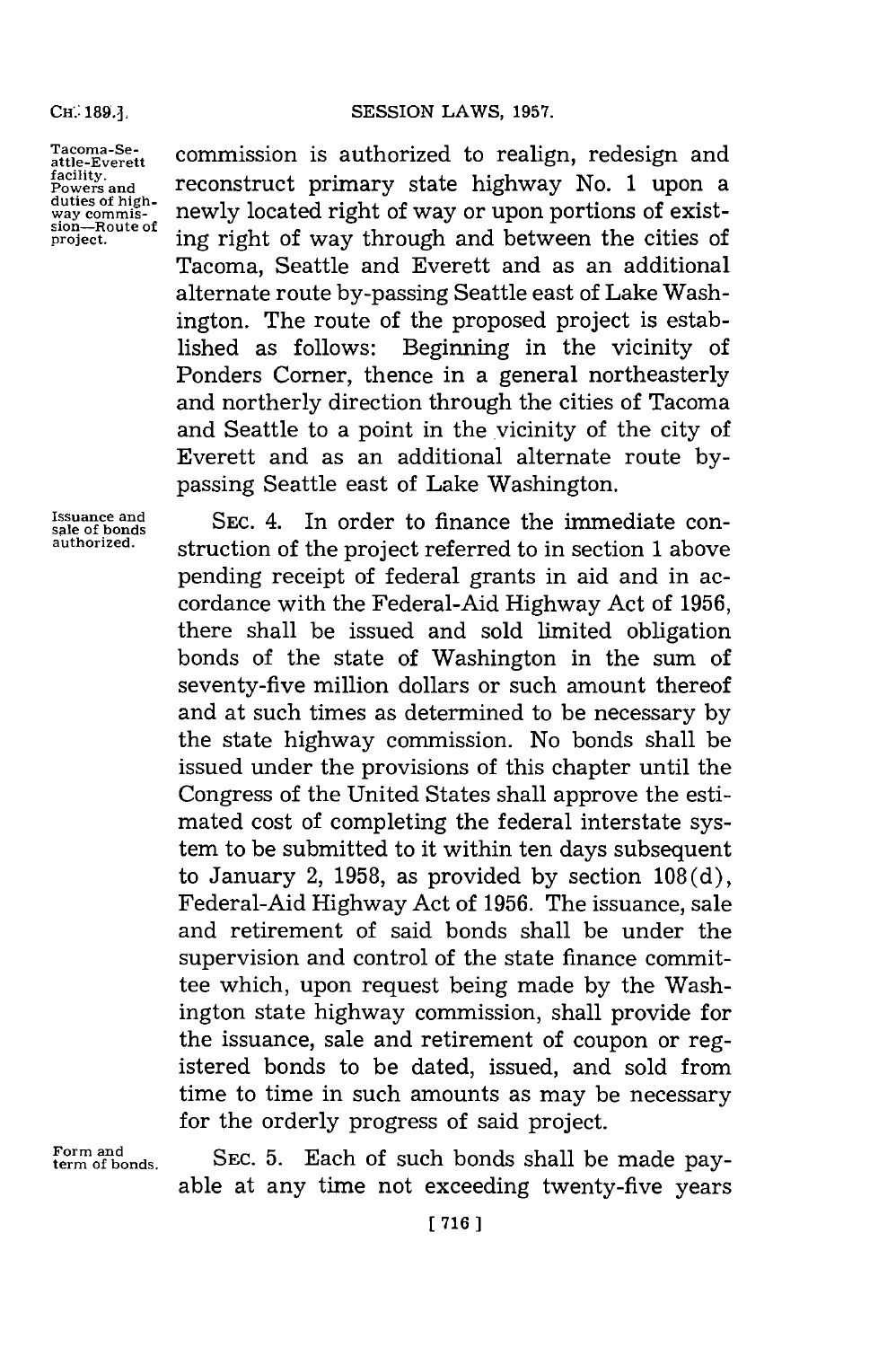from the date of its issuance, with such reserved rights of prior redemption, bearing such interest, and such terms and conditions, as the state finance committee may prescribe to be specified therein. The bonds shall be signed **by** the governor and the state auditor under the seal of the state, one of which signatures shall be made manually and the other signature may be in printed facsimile, and any coupons attached to such bonds shall be signed **by** the same officers whose signatures thereon may be in printed facsimile. Any bonds may be registered in the name of the holder on presentation to the state treasurer or at the fiscal agency of the state of Washington in New York City, as to principal alone, or as to both principal and interest under such regulations as the state treasurer may prescribe. Such bonds shall be payable at such places as the state finance committee may provide. **All** bonds issued hereunder shall be fully negotiable instruments.

**SEC. 6.** The bonds issued hereunder shall be in **Sale of bonds.** denominations to be prescribed **by** the state finance committee and may be sold in such manner and in such amounts and at such times and on such terms and conditions as the committee may prescribe. If bonds are sold to any purchaser other than the state of Washington, they shall be sold at public sale, and it shall be the duty of the state finance committee to cause such sale to be advertised in such manner as it shall deem sufficient. Bonds issued under the provisions of this chapter shall be legal investment for any of the funds of the state, except the permanent school fund.

**SEC. 7.** The money arising from the sale of said **Proceeds from** bonds shall be deposited in the state treasury to the **posit and use.** credit of the motor vehicle fund and such money shall be available only for the construction of the project referred to in sections **1,** 2 and **3** hereof, and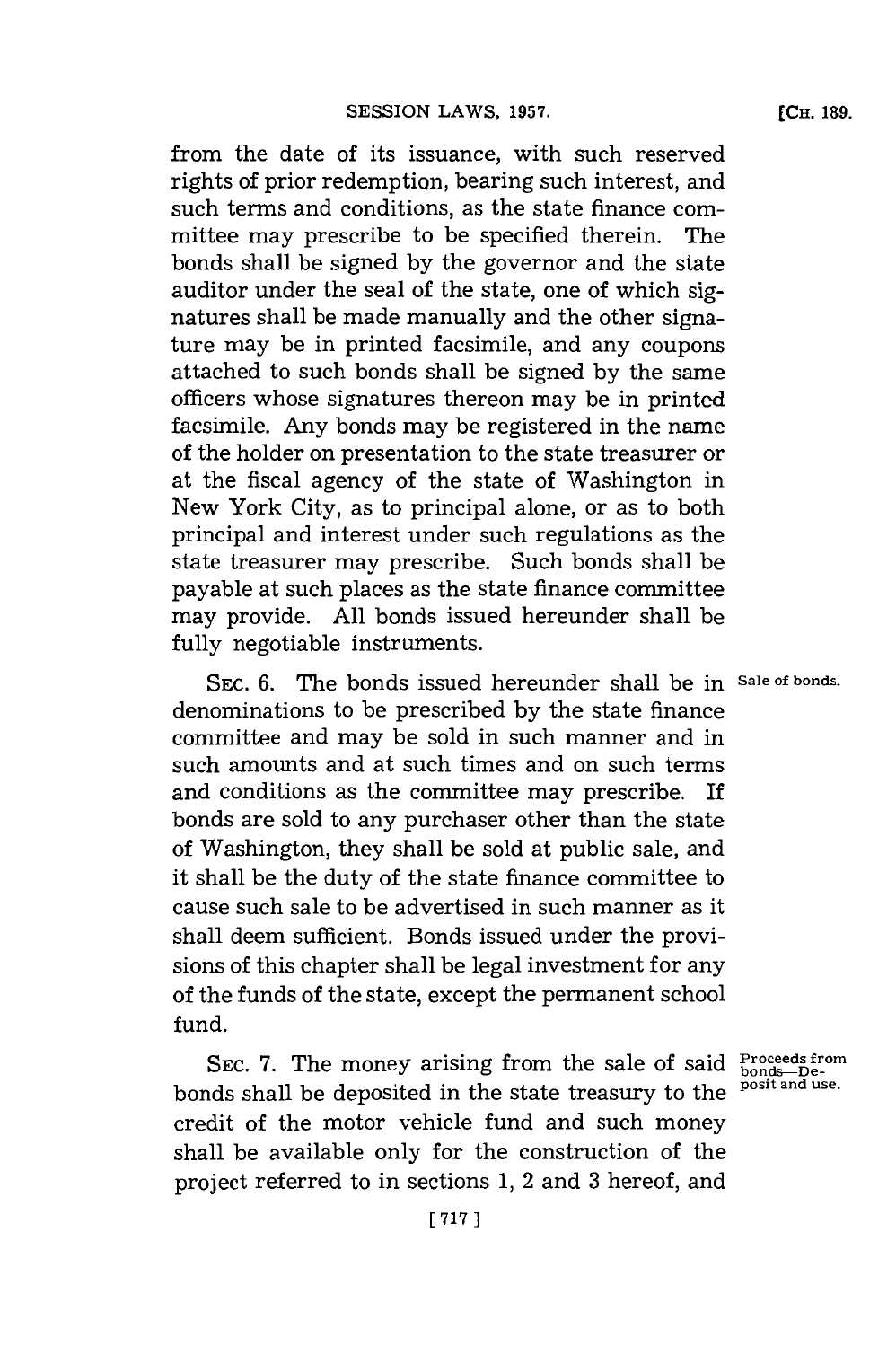**SESSION LAWS, 1957.** 

for payment of the expense incurred in the drafting, printing, issuance and sale of any such bonds.

**Tacoma-Seattle-Everett facility. Bonds not general ob-ligationa-Taxea pledged.**

**SEC. 8.** Bonds issued under the provisions of this chapter shall distinctly state that they are not a general obligation of the state, but are payable in the manner provided in this chapter from the proceeds of state excise taxes on motor vehicle fuels imposed **by** chapter **82.36** and RCW **82.36.020, 82.36.230, 82- .36.250** and **82.36.400,** as derived from chapter **58,** Laws of **1933,** as amended, and as last amended **by** chapter 220, Laws of 1949; and chapter 82.40 and RCW 82.40.020, as derived from chapter **127,** Laws of 1941, as amended, and as last amended **by** chapter 220, Laws of 1949. The proceeds of such excise taxes are hereby pledged to the payment of any bonds and the interest thereon issued under the provisions of this chapter, and the legislature hereby agrees to continue to impose the same excise taxes on motor vehicle fuels in amounts sufficient to pay, when due, the principal and interest on all bonds issued under the provisions of this chapter.

**Source of funds for pay-ment of principal and interest.**

**Additional security for payment of onda.**

**SEC. 9.** Any funds required to repay such bonds, or the interest thereon when due, subject to the proviso of this section, shall be taken from that portion of the motor vehicle fund which results from the imposition of excise taxes on motor vehicle fuels and which is, or may be appropriated to the highway department for state highway purposes, and shall never constitute a charge against any allocations of such funds to counties, cities and towns unless and until the amount of the motor vehicle fund arising from the excise taxes on motor vehicle fuels and available for state highway purposes proves insufficient to meet the requirements for bond retirement or the interest on any such bonds.

**SEC. 10.** As additional security for payment of the principal amount of any or all of the bonds to be issued hereunder, the state finance committee,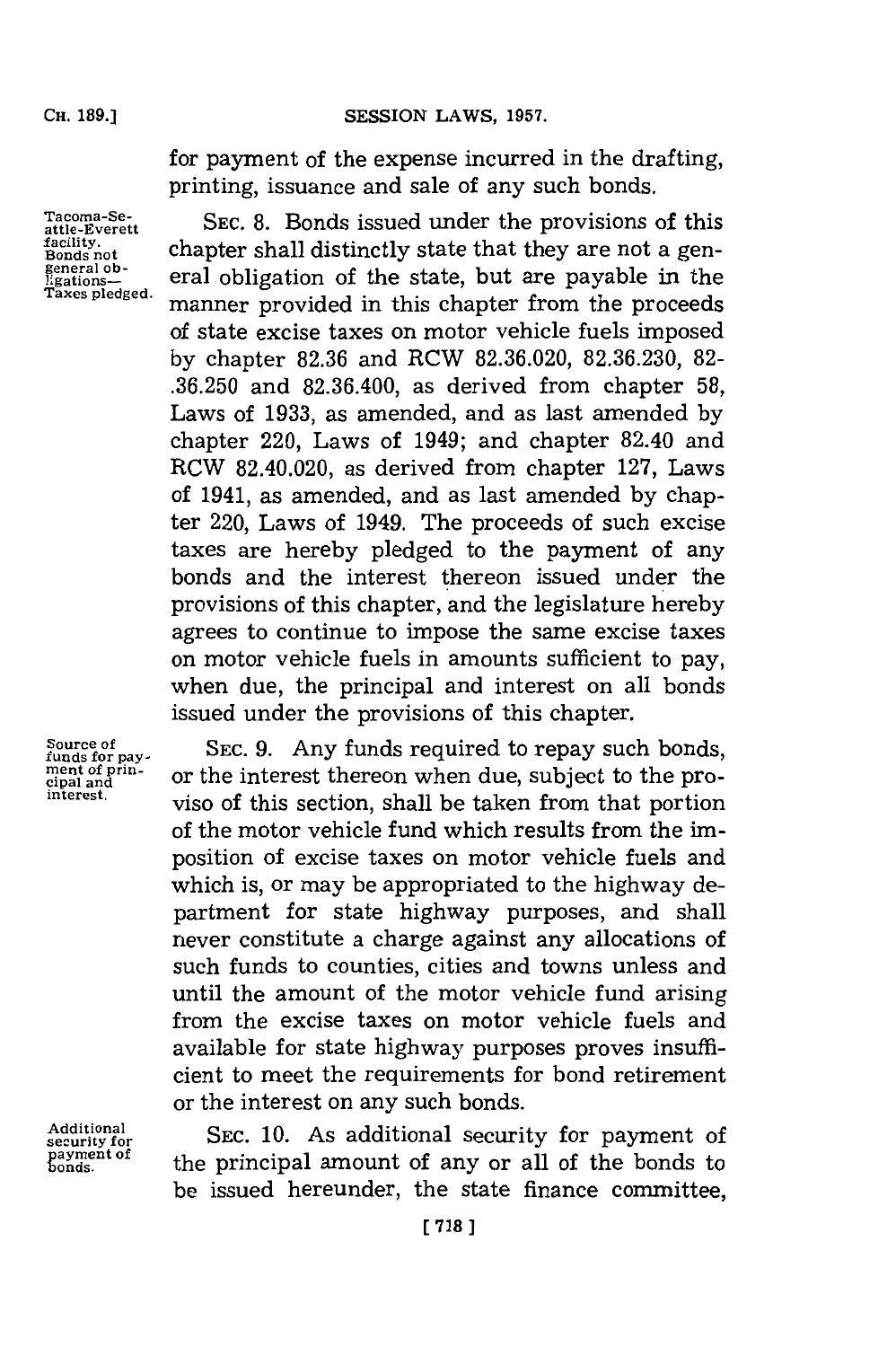with the consent of the state highway commission, may pledge all or any portion of the federal aid **Pledge of fed**funds received or from time to time to be received **by** the state from the United States under the provisions of the Federal-Aid Highway Act of **1956** for the construction of all or any part of the project referred to in sections **1,** 2 and **3** of this act.

SEC. 11. At least one year prior to the date any **Highway** bond interest is due and payable on such bonds or before **fund.** the maturity date of any bonds, the state finance committee shall estimate, subject to the provisions of section **9** of this act, the percentage of the receipts in money of the motor vehicle fund, resulting from collection of excise taxes on motor vehicle fuels, for each month of the year which, together with federal funds which may be pledged as provided in section **10** of this act, shall be required to meet interest or bond payments hereunder when due, and shall notify the state treasurer of such estimated requirement. The state treasurer shall thereafter from time to time each month as such funds are paid into the motor vehicle fund, transfer such percentage of the monthy receipts from excise taxes on motor vehicle fuels of the motor vehicle fund to the bond retirement fund, which fund shall be available solely for payment of interest or bonds when due. If in any month it shall appear that the estimated percentage of money so made is insufficient to meet the requirements for interest or bond retirement, the treasurer shall notify the state finance committee forthwith and such committee shall adjust its estimates so that all requirements for interest and principal of all bonds issued shall be fully met at all times.

SEC. 12. Whenever the percentage of the motor **Excess sums** *in bond retire*vehicle fund arising from excise taxes on motor **USBE** Undfuels and the federal funds which may be pledged as provided **by** section **10** of this act, payable into